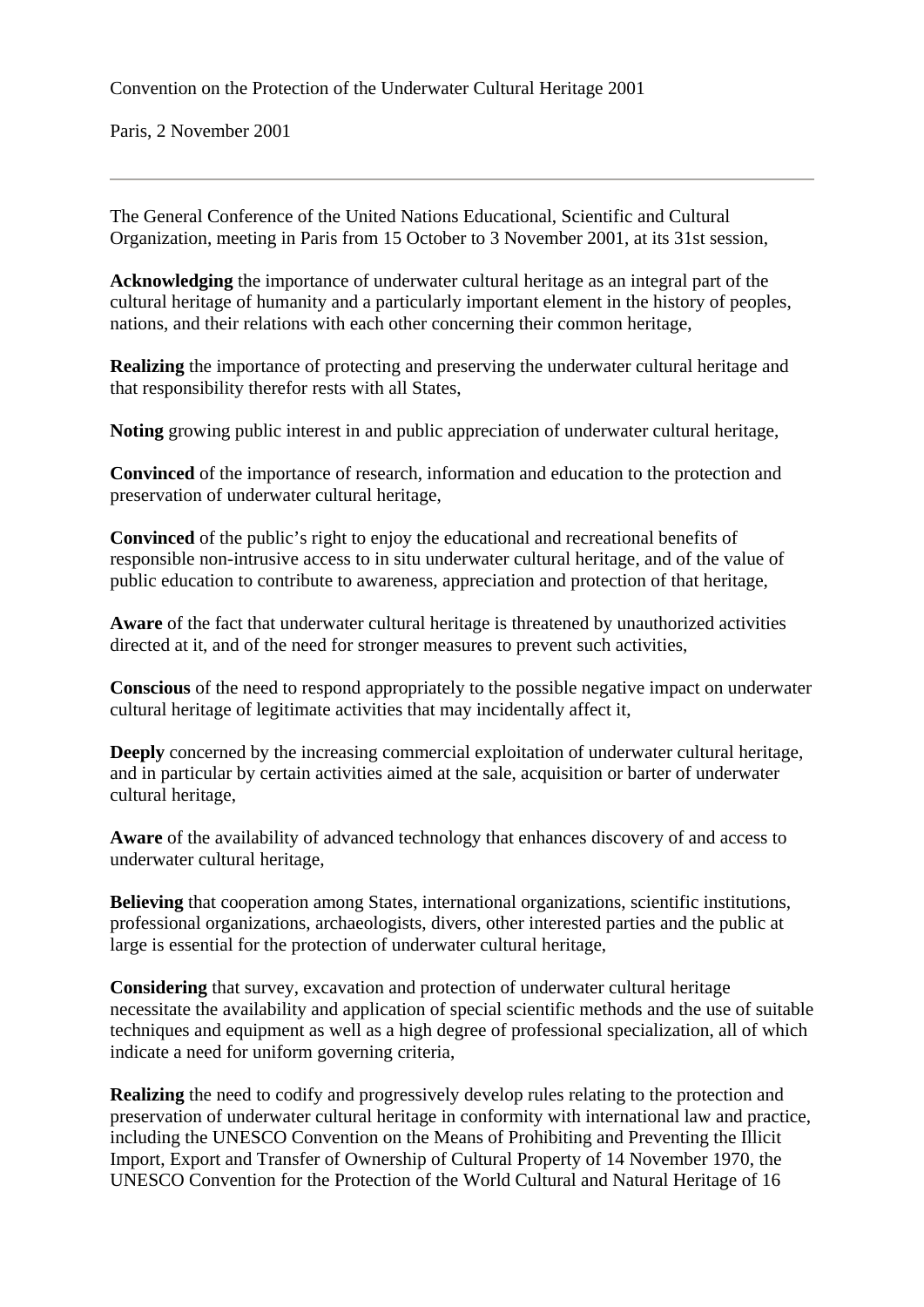November 1972 and the United Nations Convention on the Law of the Sea of 10 December 1982,

**Committed** to improving the effectiveness of measures at international, regional and national levels for the preservation in situ or, if necessary for scientific or protective purposes, the careful recovery of underwater cultural heritage,

**Having** decided at its twenty-ninth session that this question should be made the subject of an international convention,

Adopts this second day of November 2001 this Convention.

#### *Article 1 – Definitions*

For the purposes of this Convention:

- 1. (a) "Underwater cultural heritage" means all traces of human existence having a cultural, historical or archaeological character which have been partially or totally under water, periodically or continuously, for at least 100 years such as:
	- (i) sites, structures, buildings, artefacts and human remains, together with their archaeological and natural context;
	- (ii) vessels, aircraft, other vehicles or any part thereof, their cargo or other contents, together with their archaeological and natural context; and
	- (iii) objects of prehistoric character.
	- (b) Pipelines and cables placed on the seabed shall not be considered as underwater cultural heritage.
	- (c) Installations other than pipelines and cables, placed on the seabed and still in use, shall not be considered as underwater cultural heritage.
- 2. (a) "States Parties" means States which have consented to be bound by this Convention and for which this Convention is in force.
	- (b) This Convention applies mutatis mutandis to those territories referred to in Article 26, paragraph 2(b), which become Parties to this Convention in accordance with the conditions set out in that paragraph, and to that extent "States Parties" refers to those territories.

3. "UNESCO" means the United Nations Educational, Scientific and Cultural Organization.

4. "Director-General" means the Director-General of UNESCO.

5. "Area" means the seabed and ocean floor and subsoil thereof, beyond the limits of national jurisdiction.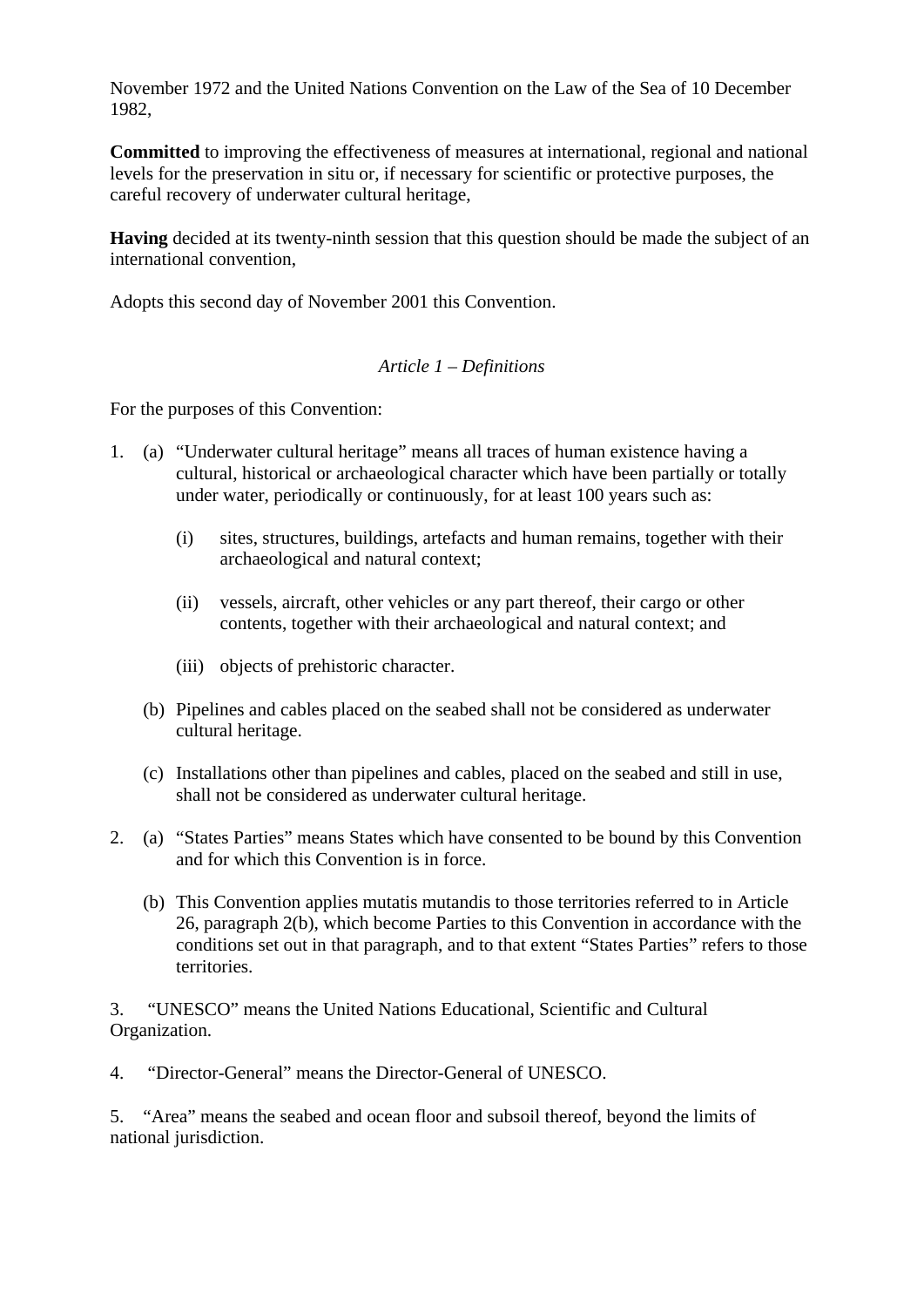6. "Activities directed at underwater cultural heritage" means activities having underwater cultural heritage as their primary object and which may, directly or indirectly, physically disturb or otherwise damage underwater cultural heritage.

7. "Activities incidentally affecting underwater cultural heritage" means activities which, despite not having underwater cultural heritage as their primary object or one of their objects, may physically disturb or otherwise damage underwater cultural heritage.

8. "State vessels and aircraft" means warships, and other vessels or aircraft that were owned or operated by a State and used, at the time of sinking, only for government non-commercial purposes, that are identified as such and that meet the definition of underwater cultural heritage.

9. "Rules" means the Rules concerning activities directed at underwater cultural heritage, as referred to in Article 33 of this Convention.

# *Article 2 – Objectives and general principles*

1. This Convention aims to ensure and strengthen the protection of underwater cultural heritage.

2. States Parties shall cooperate in the protection of underwater cultural heritage.

3. States Parties shall preserve underwater cultural heritage for the benefit of humanity in conformity with the provisions of this Convention.

4. States Parties shall, individually or jointly as appropriate, take all appropriate measures in conformity with this Convention and with international law that are necessary to protect underwater cultural heritage, using for this purpose the best practicable means at their disposal and in accordance with their capabilities.

5. The preservation in situ of underwater cultural heritage shall be considered as the first option before allowing or engaging in any activities directed at this heritage.

6. Recovered underwater cultural heritage shall be deposited, conserved and managed in a manner that ensures its long-term preservation.

7. Underwater cultural heritage shall not be commercially exploited.

8. Consistent with State practice and international law, including the United Nations Convention on the Law of the Sea, nothing in this Convention shall be interpreted as modifying the rules of international law and State practice pertaining to sovereign immunities, nor any State's rights with respect to its State vessels and aircraft.

9. States Parties shall ensure that proper respect is given to all human remains located in maritime waters.

10. Responsible non-intrusive access to observe or document in situ underwater cultural heritage shall be encouraged to create public awareness, appreciation, and protection of the heritage except where such access is incompatible with its protection and management.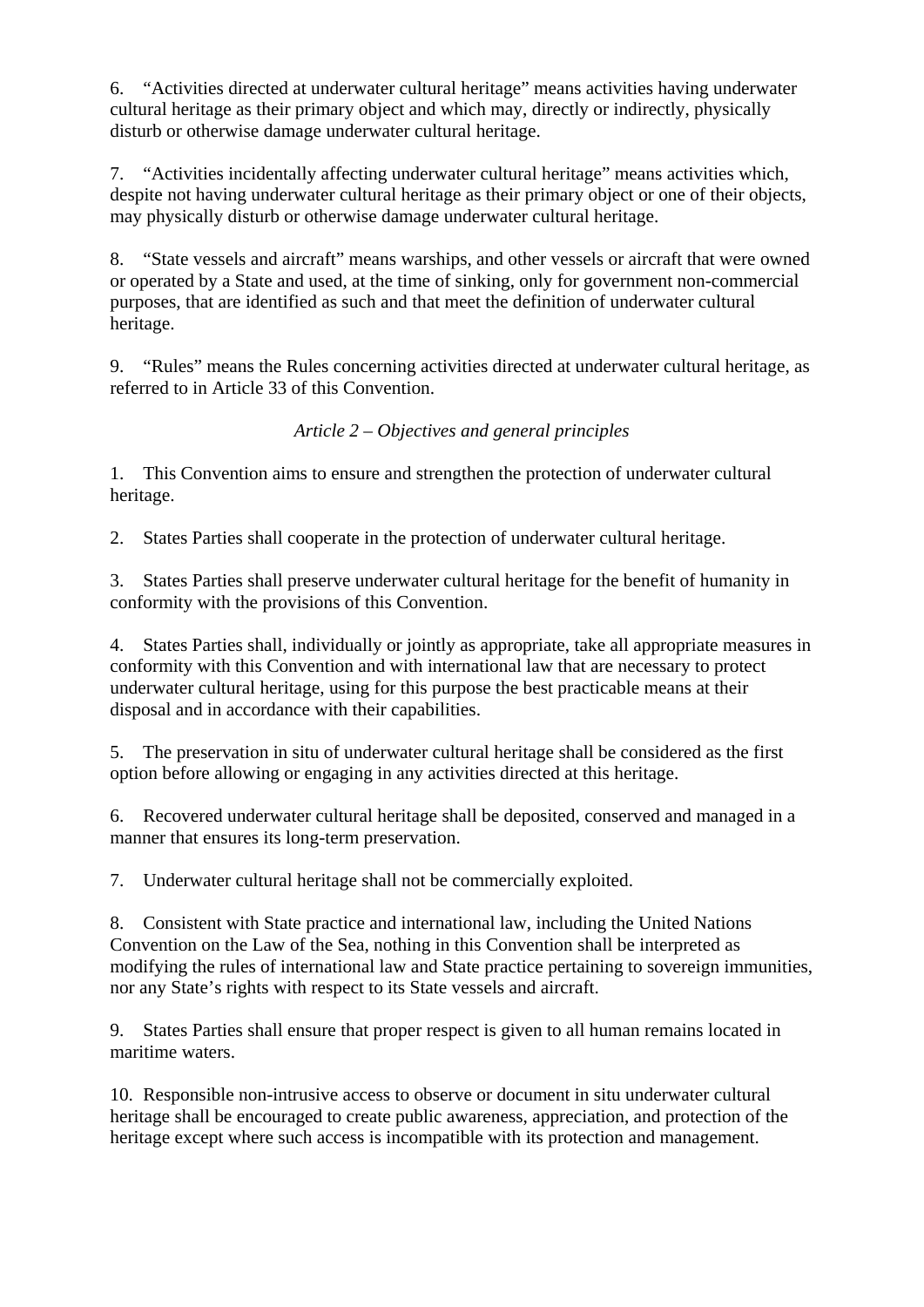11. No act or activity undertaken on the basis of this Convention shall constitute grounds for claiming, contending or disputing any claim to national sovereignty or jurisdiction.

*Article 3 – Relationship between this Convention and the United Nations Convention on the Law of the Sea* 

Nothing in this Convention shall prejudice the rights, jurisdiction and duties of States under international law, including the United Nations Convention on the Law of the Sea. This Convention shall be interpreted and applied in the context of and in a manner consistent with international law, including the United Nations Convention on the Law of the Sea.

*Article 4 – Relationship to law of salvage and law of finds* 

Any activity relating to underwater cultural heritage to which this Convention applies shall not be subject to the law of salvage or law of finds, unless it:

- (a) is authorized by the competent authorities, and
- (b) is in full conformity with this Convention, and
- (c) ensures that any recovery of the underwater cultural heritage achieves its maximum protection.

*Article 5 – Activities incidentally affecting underwater cultural heritage* 

Each State Party shall use the best practicable means at its disposal to prevent or mitigate any adverse effects that might arise from activities under its jurisdiction incidentally affecting underwater cultural heritage.

### *Article 6 – Bilateral, regional or other multilateral agreements*

1. States Parties are encouraged to enter into bilateral, regional or other multilateral agreements or develop existing agreements, for the preservation of underwater cultural heritage. All such agreements shall be in full conformity with the provisions of this Convention and shall not dilute its universal character. States may, in such agreements, adopt rules and regulations which would ensure better protection of underwater cultural heritage than those adopted in this Convention.

2. The Parties to such bilateral, regional or other multilateral agreements may invite States with a verifiable link, especially a cultural, historical or archaeological link, to the underwater cultural heritage concerned to join such agreements.

3. This Convention shall not alter the rights and obligations of States Parties regarding the protection of sunken vessels, arising from other bilateral, regional or other multilateral agreements concluded before its adoption, and, in particular, those that are in conformity with the purposes of this Convention.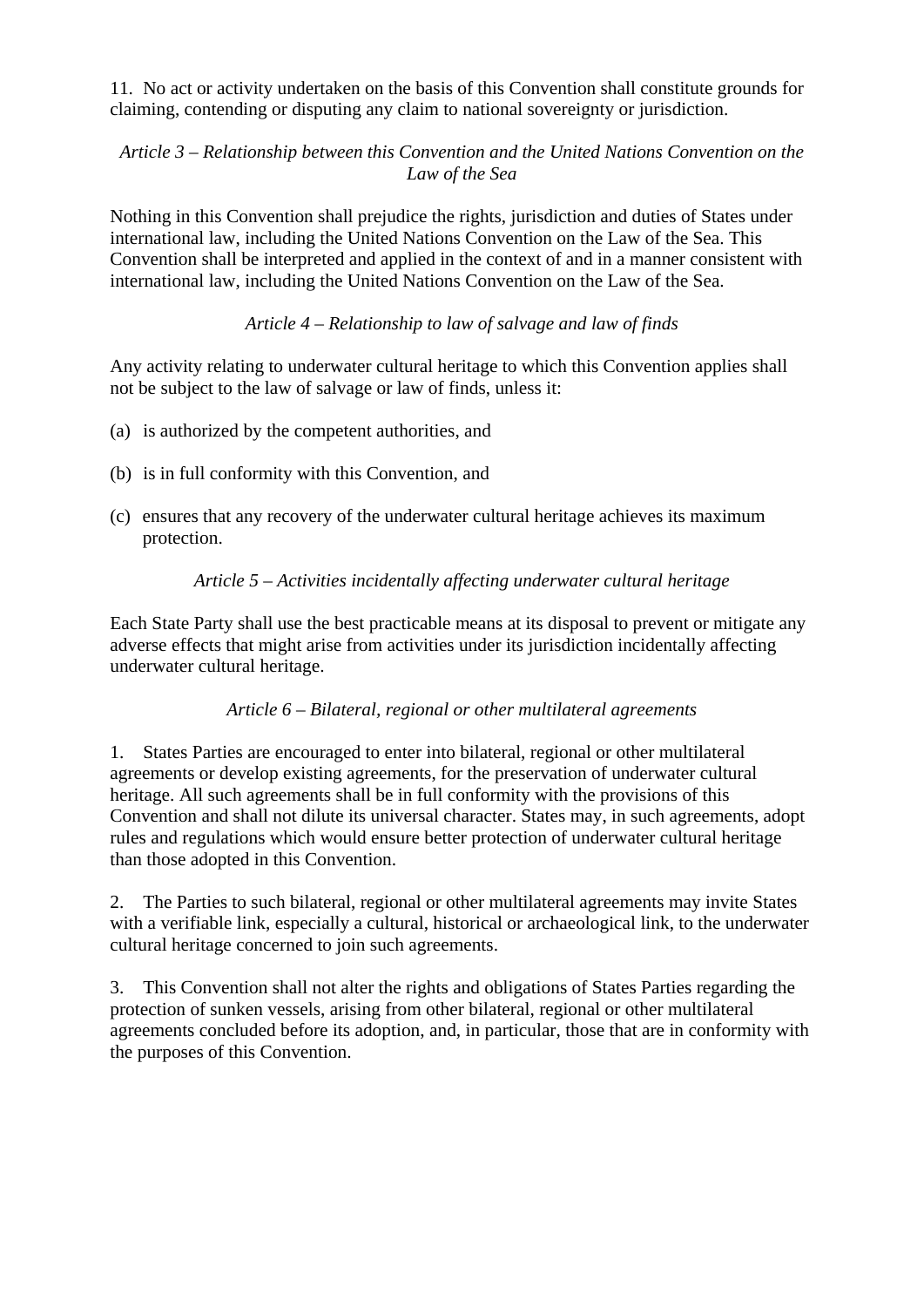### *Article 7 – Underwater cultural heritage in internal waters, archipelagic waters and territorial sea*

1. States Parties, in the exercise of their sovereignty, have the exclusive right to regulate and authorize activities directed at underwater cultural heritage in their internal waters, archipelagic waters and territorial sea.

2. Without prejudice to other international agreements and rules of international law regarding the protection of underwater cultural heritage, States Parties shall require that the Rules be applied to activities directed at underwater cultural heritage in their internal waters, archipelagic waters and territorial sea.

3. Within their archipelagic waters and territorial sea, in the exercise of their sovereignty and in recognition of general practice among States, States Parties, with a view to cooperating on the best methods of protecting State vessels and aircraft, should inform the flag State Party to this Convention and, if applicable, other States with a verifiable link, especially a cultural, historical or archaeological link, with respect to the discovery of such identifiable State vessels and aircraft.

# *Article 8 – Underwater cultural heritage in the contiguous zone*

Without prejudice to and in addition to Articles 9 and 10, and in accordance with Article 303, paragraph 2, of the United Nations Convention on the Law of the Sea, States Parties may regulate and authorize activities directed at underwater cultural heritage within their contiguous zone. In so doing, they shall require that the Rules be applied.

# *Article 9 – Reporting and notification in the exclusive economic zone and on the continental shelf*

1. All States Parties have a responsibility to protect underwater cultural heritage in the exclusive economic zone and on the continental shelf in conformity with this Convention. Accordingly:

- (a) a State Party shall require that when its national, or a vessel flying its flag, discovers or intends to engage in activities directed at underwater cultural heritage located in its exclusive economic zone or on its continental shelf, the national or the master of the vessel shall report such discovery or activity to it;
- (b) in the exclusive economic zone or on the continental shelf of another State Party:
	- (i) States Parties shall require the national or the master of the vessel to report such discovery or activity to them and to that other State Party;
	- (ii) alternatively, a State Party shall require the national or master of the vessel to report such discovery or activity to it and shall ensure the rapid and effective transmission of such reports to all other States Parties.

2. On depositing its instrument of ratification, acceptance, approval or accession, a State Party shall declare the manner in which reports will be transmitted under paragraph 1(b) of this Article.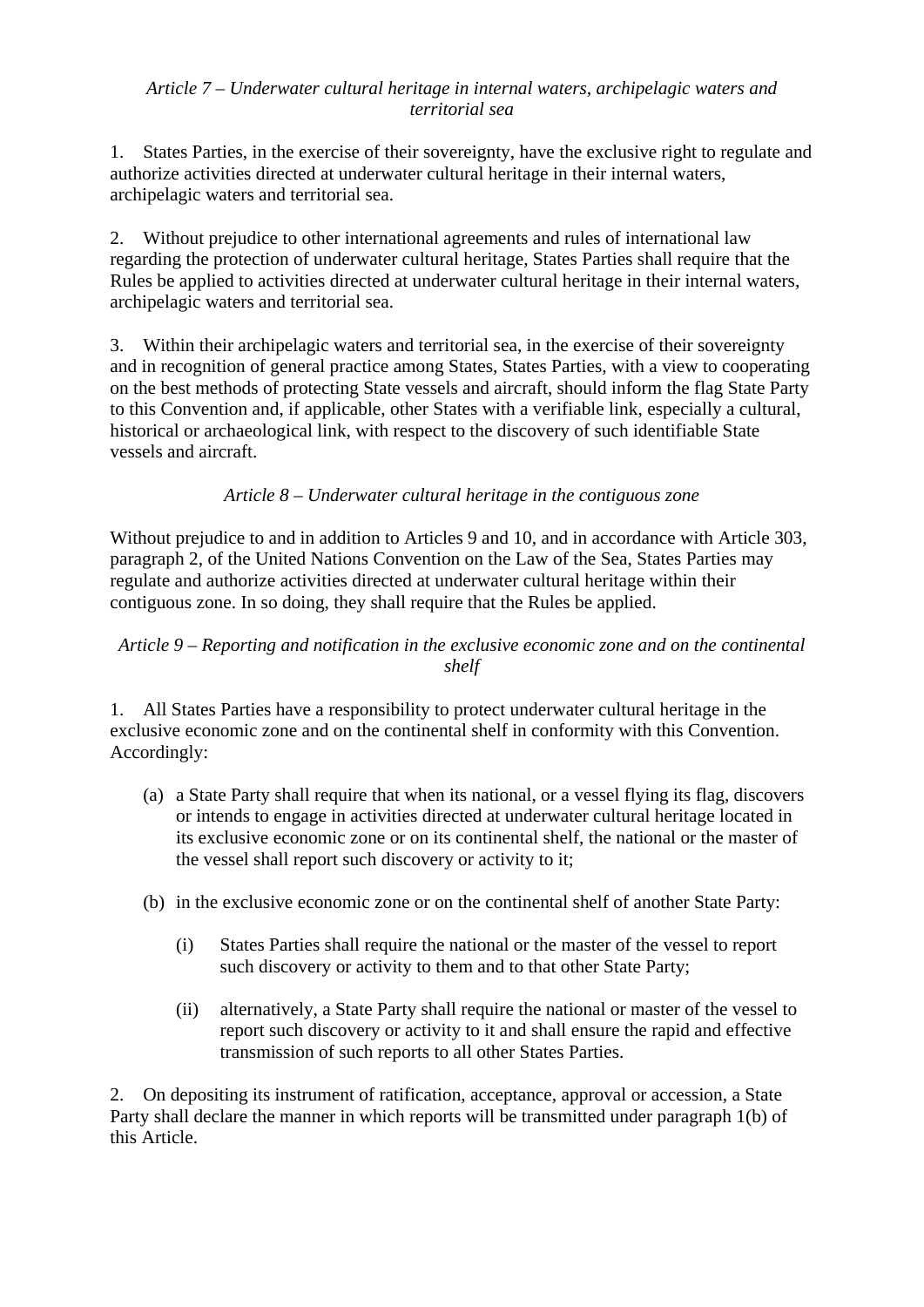3. A State Party shall notify the Director-General of discoveries or activities reported to it under paragraph 1 of this Article.

4. The Director-General shall promptly make available to all States Parties any information notified to him under paragraph 3 of this Article.

5. Any State Party may declare to the State Party in whose exclusive economic zone or on whose continental shelf the underwater cultural heritage is located its interest in being consulted on how to ensure the effective protection of that underwater cultural heritage. Such declaration shall be based on a verifiable link, especially a cultural, historical or archaeological link, to the underwater cultural heritage concerned.

## *Article 10 – Protection of underwater cultural heritage in the exclusive economic zone and on the continental shelf*

1. No authorization shall be granted for an activity directed at underwater cultural heritage located in the exclusive economic zone or on the continental shelf except in conformity with the provisions of this Article.

2. A State Party in whose exclusive economic zone or on whose continental shelf underwater cultural heritage is located has the right to prohibit or authorize any activity directed at such heritage to prevent interference with its sovereign rights or jurisdiction as provided for by international law including the United Nations Convention on the Law of the Sea.

3. Where there is a discovery of underwater cultural heritage or it is intended that activity shall be directed at underwater cultural heritage in a State Party's exclusive economic zone or on its continental shelf, that State Party shall:

- (a) consult all other States Parties which have declared an interest under Article 9, paragraph 5, on how best to protect the underwater cultural heritage;
- (b) coordinate such consultations as "Coordinating State", unless it expressly declares that it does not wish to do so, in which case the States Parties which have declared an interest under Article 9, paragraph 5, shall appoint a Coordinating State.

4. Without prejudice to the duty of all States Parties to protect underwater cultural heritage by way of all practicable measures taken in accordance with international law to prevent immediate danger to the underwater cultural heritage, including looting, the Coordinating State may take all practicable measures, and/or issue any necessary authorizations in conformity with this Convention and, if necessary prior to consultations, to prevent any immediate danger to the underwater cultural heritage, whether arising from human activities or any other cause, including looting. In taking such measures assistance may be requested from other States Parties.

- 5. The Coordinating State:
	- (a) shall implement measures of protection which have been agreed by the consulting States, which include the Coordinating State, unless the consulting States, which include the Coordinating State, agree that another State Party shall implement those measures;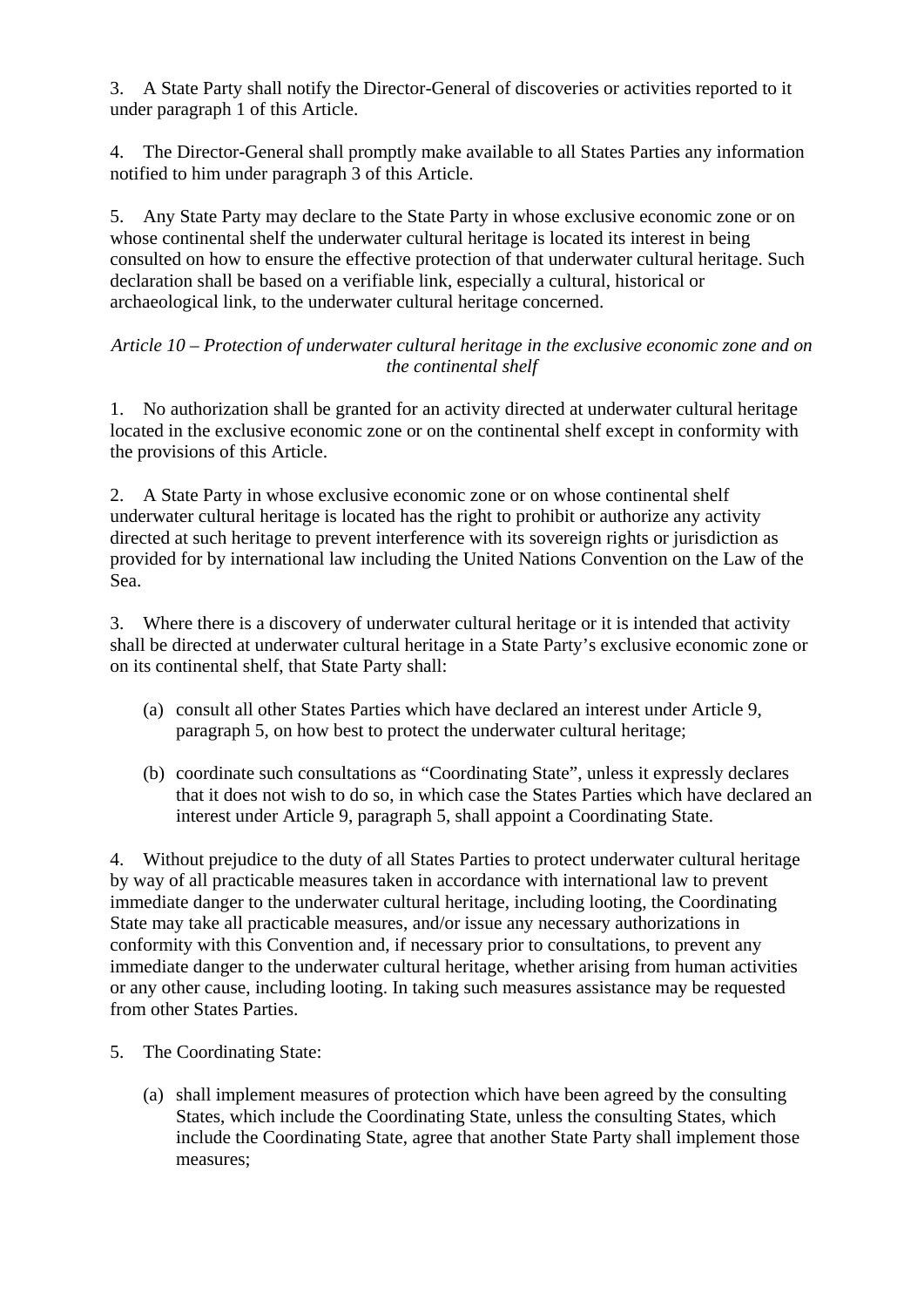- (b) shall issue all necessary authorizations for such agreed measures in conformity with the Rules, unless the consulting States, which include the Coordinating State, agree that another State Party shall issue those authorizations;
- (c) may conduct any necessary preliminary research on the underwater cultural heritage and shall issue all necessary authorizations therefore, and shall promptly inform the Director-General of the results, who in turn will make such information promptly available to other States Parties.

6. In coordinating consultations, taking measures, conducting preliminary research and/or issuing authorizations pursuant to this Article, the Coordinating State shall act on behalf of the States Parties as a whole and not in its own interest. Any such action shall not in itself constitute a basis for the assertion of any preferential or jurisdictional rights not provided for in international law, including the United Nations Convention on the Law of the Sea.

7. Subject to the provisions of paragraphs 2 and 4 of this Article, no activity directed at State vessels and aircraft shall be conducted without the agreement of the flag State and the collaboration of the Coordinating State.

# *Article 11 – Reporting and notification in the Area*

1. States Parties have a responsibility to protect underwater cultural heritage in the Area in conformity with this Convention and Article 149 of the United Nations Convention on the Law of the Sea. Accordingly when a national, or a vessel flying the flag of a State Party, discovers or intends to engage in activities directed at underwater cultural heritage located in the Area, that State Party shall require its national, or the master of the vessel, to report such discovery or activity to it.

2. States Parties shall notify the Director-General and the Secretary-General of the International Seabed Authority of such discoveries or activities reported to them.

3. The Director-General shall promptly make available to all States Parties any such information supplied by States Parties.

4. Any State Party may declare to the Director-General its interest in being consulted on how to ensure the effective protection of that underwater cultural heritage. Such declaration shall be based on a verifiable link to the underwater cultural heritage concerned, particular regard being paid to the preferential rights of States of cultural, historical or archaeological origin.

### *Article 12 – Protection of underwater cultural heritage in the Area*

1. No authorization shall be granted for any activity directed at underwater cultural heritage located in the Area except in conformity with the provisions of this Article.

2. The Director-General shall invite all States Parties which have declared an interest under Article 11, paragraph 4, to consult on how best to protect the underwater cultural heritage, and to appoint a State Party to coordinate such consultations as the "Coordinating State". The Director-General shall also invite the International Seabed Authority to participate in such consultations.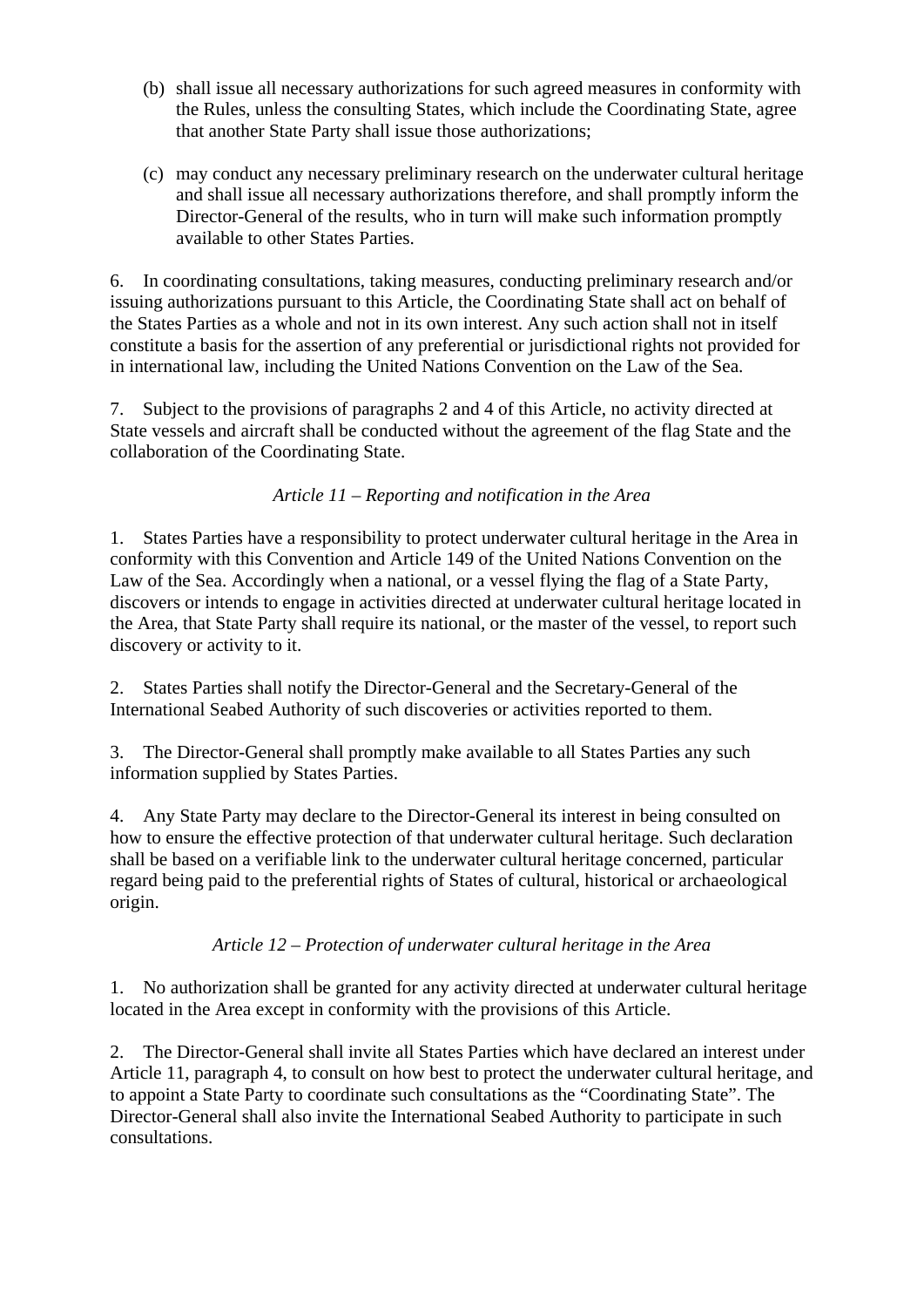3. All States Parties may take all practicable measures in conformity with this Convention, if necessary prior to consultations, to prevent any immediate danger to the underwater cultural heritage, whether arising from human activity or any other cause including looting.

- 4. The Coordinating State shall:
	- (a) implement measures of protection which have been agreed by the consulting States, which include the Coordinating State, unless the consulting States, which include the Coordinating State, agree that another State Party shall implement those measures; and
	- (b) issue all necessary authorizations for such agreed measures, in conformity with this Convention, unless the consulting States, which include the Coordinating State, agree that another State Party shall issue those authorizations.

5. The Coordinating State may conduct any necessary preliminary research on the underwater cultural heritage and shall issue all necessary authorizations therefor, and shall promptly inform the Director-General of the results, who in turn shall make such information available to other States Parties.

6. In coordinating consultations, taking measures, conducting preliminary research, and/or issuing authorizations pursuant to this Article, the Coordinating State shall act for the benefit of humanity as a whole, on behalf of all States Parties. Particular regard shall be paid to the preferential rights of States of cultural, historical or archaeological origin in respect of the underwater cultural heritage concerned.

7. No State Party shall undertake or authorize activities directed at State vessels and aircraft in the Area without the consent of the flag State.

### *Article 13 – Sovereign immunity*

Warships and other government ships or military aircraft with sovereign immunity, operated for non-commercial purposes, undertaking their normal mode of operations, and not engaged in activities directed at underwater cultural heritage, shall not be obliged to report discoveries of underwater cultural heritage under Articles 9, 10, 11 and 12 of this Convention. However States Parties shall ensure, by the adoption of appropriate measures not impairing the operations or operational capabilities of their warships or other government ships or military aircraft with sovereign immunity operated for non-commercial purposes, that they comply, as far as is reasonable and practicable, with Articles 9, 10, 11 and 12 of this Convention.

### *Article 14 – Control of entry into the territory, dealing and possession*

States Parties shall take measures to prevent the entry into their territory, the dealing in, or the possession of, underwater cultural heritage illicitly exported and/or recovered, where recovery was contrary to this Convention.

### *Article 15 – Non-use of areas under the jurisdiction of States Parties*

States Parties shall take measures to prohibit the use of their territory, including their maritime ports, as well as artificial islands, installations and structures under their exclusive jurisdiction or control, in support of any activity directed at underwater cultural heritage which is not in conformity with this Convention.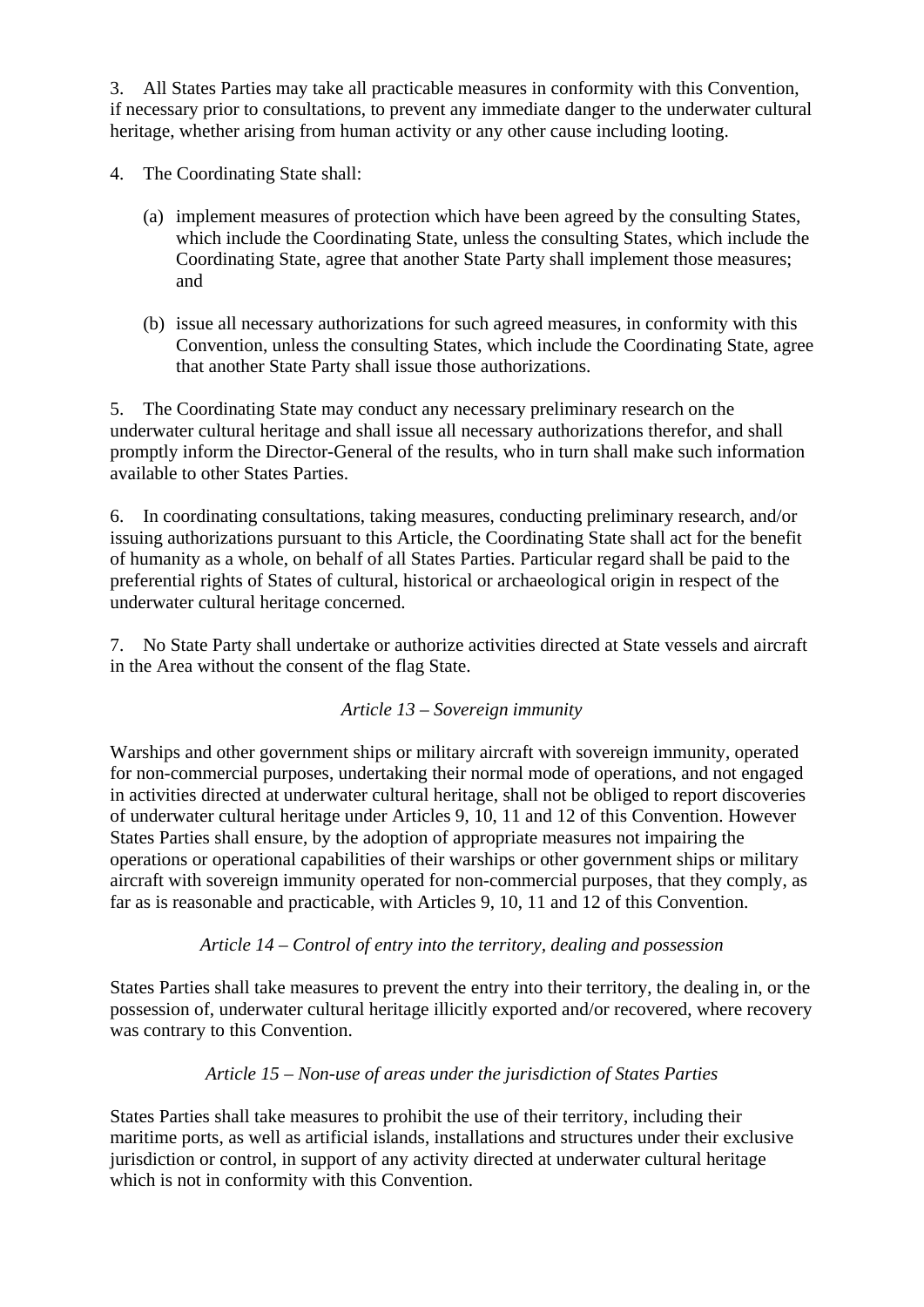States Parties shall take all practicable measures to ensure that their nationals and vessels flying their flag do not engage in any activity directed at underwater cultural heritage in a manner not in conformity with this Convention.

### *Article 17 – Sanctions*

1. Each State Party shall impose sanctions for violations of measures it has taken to implement this Convention.

2. Sanctions applicable in respect of violations shall be adequate in severity to be effective in securing compliance with this Convention and to discourage violations wherever they occur and shall deprive offenders of the benefit deriving from their illegal activities.

3. States Parties shall cooperate to ensure enforcement of sanctions imposed under this Article.

#### *Article 18 – Seizure and disposition of underwater cultural heritage*

1. Each State Party shall take measures providing for the seizure of underwater cultural heritage in its territory that has been recovered in a manner not in conformity with this Convention.

2. Each State Party shall record, protect and take all reasonable measures to stabilize underwater cultural heritage seized under this Convention.

3. Each State Party shall notify the Director-General and any other State with a verifiable link, especially a cultural, historical or archaeological link, to the underwater cultural heritage concerned of any seizure of underwater cultural heritage that it has made under this **Convention** 

4. A State Party which has seized underwater cultural heritage shall ensure that its disposition be for the public benefit, taking into account the need for conservation and research; the need for reassembly of a dispersed collection; the need for public access, exhibition and education; and the interests of any State with a verifiable link, especially a cultural, historical or archaeological link, in respect of the underwater cultural heritage concerned.

### *Article 19 – Cooperation and information-sharing*

1. States Parties shall cooperate and assist each other in the protection and management of underwater cultural heritage under this Convention, including, where practicable, collaborating in the investigation, excavation, documentation, conservation, study and presentation of such heritage.

2. To the extent compatible with the purposes of this Convention, each State Party undertakes to share information with other States Parties concerning underwater cultural heritage, including discovery of heritage, location of heritage, heritage excavated or recovered contrary to this Convention or otherwise in violation of international law, pertinent scientific methodology and technology, and legal developments relating to such heritage.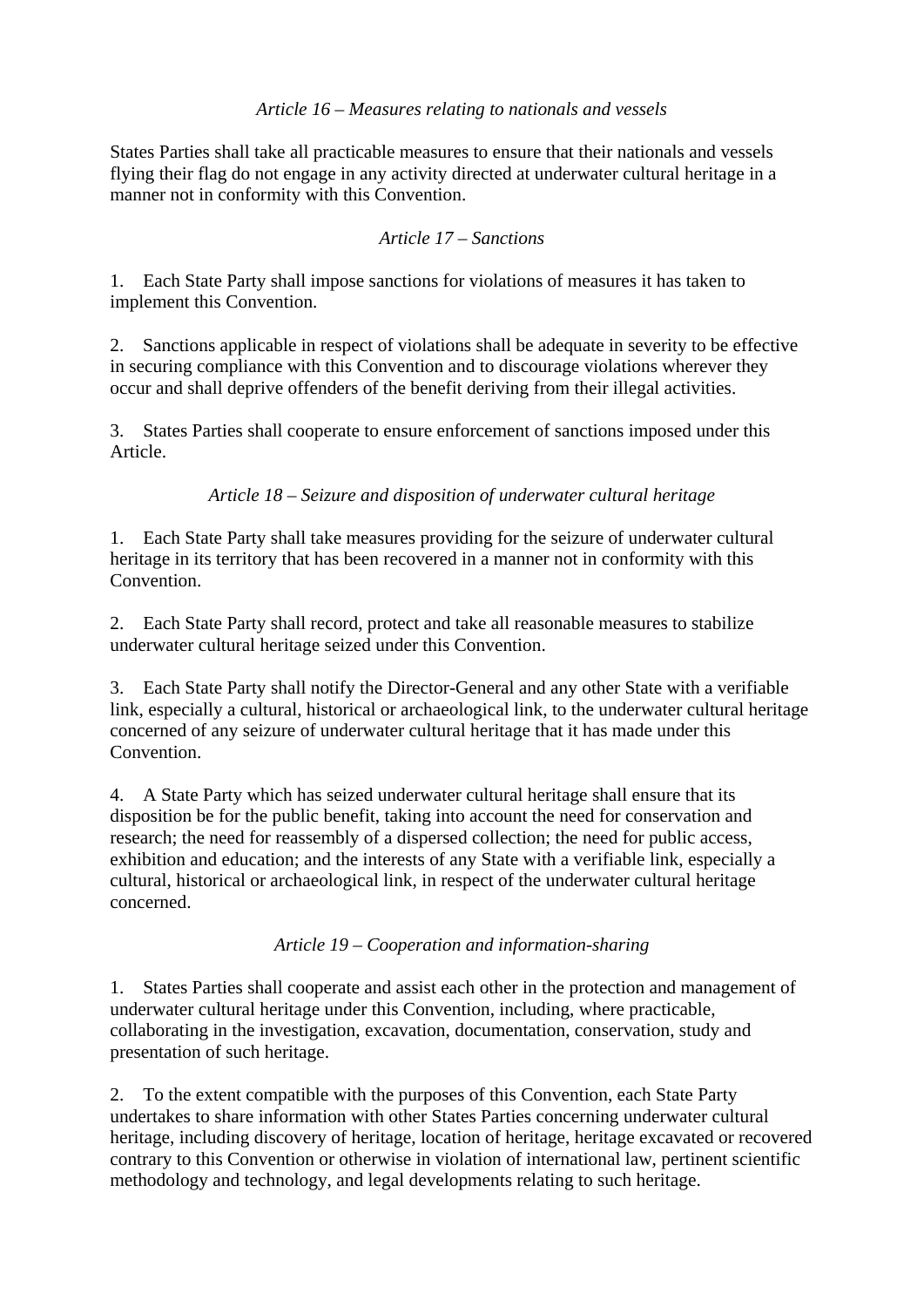3. Information shared between States Parties, or between UNESCO and States Parties, regarding the discovery or location of underwater cultural heritage shall, to the extent compatible with their national legislation, be kept confidential and reserved to competent authorities of States Parties as long as the disclosure of such information might endanger or otherwise put at risk the preservation of such underwater cultural heritage.

4. Each State Party shall take all practicable measures to disseminate information, including where feasible through appropriate international databases, about underwater cultural heritage excavated or recovered contrary to this Convention or otherwise in violation of international law.

### *Article 20 – Public awareness*

Each State Party shall take all practicable measures to raise public awareness regarding the value and significance of underwater cultural heritage and the importance of protecting it under this Convention.

### *Article 21 – Training in underwater archaeology*

States Parties shall cooperate in the provision of training in underwater archaeology, in techniques for the conservation of underwater cultural heritage and, on agreed terms, in the transfer of technology relating to underwater cultural heritage.

#### *Article 22 – Competent authorities*

1. In order to ensure the proper implementation of this Convention, States Parties shall establish competent authorities or reinforce the existing ones where appropriate, with the aim of providing for the establishment, maintenance and updating of an inventory of underwater cultural heritage, the effective protection, conservation, presentation and management of underwater cultural heritage, as well as research and education.

2. States Parties shall communicate to the Director-General the names and addresses of their competent authorities relating to underwater cultural heritage.

#### *Article 23 – Meetings of States Parties*

1. The Director-General shall convene a Meeting of States Parties within one year of the entry into force of this Convention and thereafter at least once every two years. At the request of a majority of States Parties, the Director-General shall convene an Extraordinary Meeting of States Parties.

2. The Meeting of States Parties shall decide on its functions and responsibilities.

3. The Meeting of States Parties shall adopt its own Rules of Procedure.

4. The Meeting of States Parties may establish a Scientific and Technical Advisory Body composed of experts nominated by the States Parties with due regard to the principle of equitable geographical distribution and the desirability of a gender balance.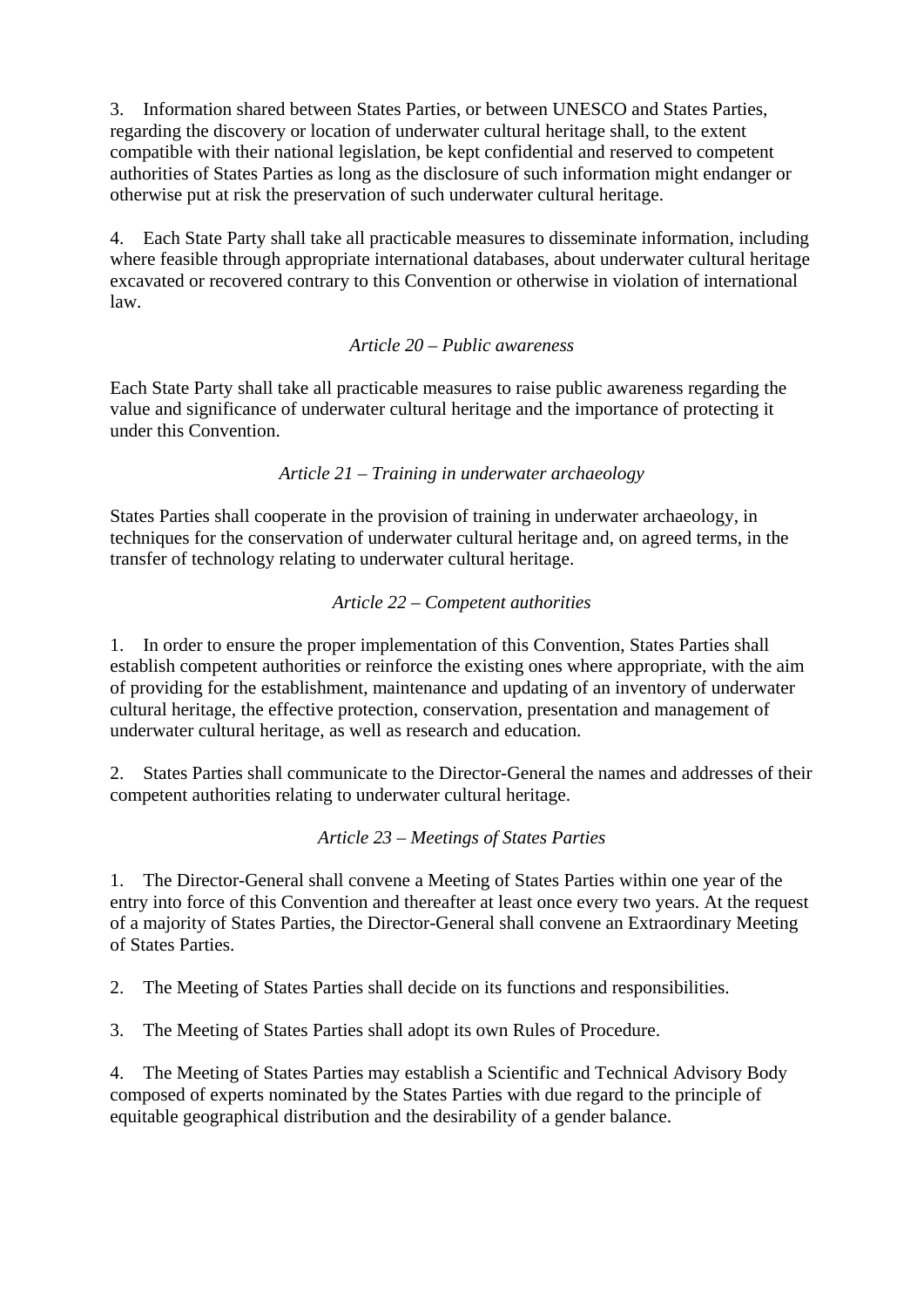5. The Scientific and Technical Advisory Body shall appropriately assist the Meeting of States Parties in questions of a scientific or technical nature regarding the implementation of the Rules.

### *Article 24 – Secretariat for this Convention*

1. The Director-General shall be responsible for the functions of the Secretariat for this Convention.

- 2. The duties of the Secretariat shall include:
	- (a) organizing Meetings of States Parties as provided for in Article 23, paragraph 1; and
	- (b) assisting States Parties in implementing the decisions of the Meetings of States Parties.

*Article 25 – Peaceful settlement of disputes* 

1. Any dispute between two or more States Parties concerning the interpretation or application of this Convention shall be subject to negotiations in good faith or other peaceful means of settlement of their own choice.

2. If those negotiations do not settle the dispute within a reasonable period of time, it may be submitted to UNESCO for mediation, by agreement between the States Parties concerned.

3. If mediation is not undertaken or if there is no settlement by mediation, the provisions relating to the settlement of disputes set out in Part XV of the United Nations Convention on the Law of the Sea apply mutatis mutandis to any dispute between States Parties to this Convention concerning the interpretation or application of this Convention, whether or not they are also Parties to the United Nations Convention on the Law of the Sea.

4. Any procedure chosen by a State Party to this Convention and to the United Nations Convention on the Law of the Sea pursuant to Article 287 of the latter shall apply to the settlement of disputes under this Article, unless that State Party, when ratifying, accepting, approving or acceding to this Convention, or at any time thereafter, chooses another procedure pursuant to Article 287 for the purpose of the settlement of disputes arising out of this Convention.

5. A State Party to this Convention which is not a Party to the United Nations Convention on the Law of the Sea, when ratifying, accepting, approving or acceding to this Convention or at any time thereafter shall be free to choose, by means of a written declaration, one or more of the means set out in Article 287, paragraph 1, of the United Nations Convention on the Law of the Sea for the purpose of settlement of disputes under this Article. Article 287 shall apply to such a declaration, as well as to any dispute to which such State is party, which is not covered by a declaration in force. For the purpose of conciliation and arbitration, in accordance with Annexes V and VII of the United Nations Convention on the Law of the Sea, such State shall be entitled to nominate conciliators and arbitrators to be included in the lists referred to in Annex V, Article 2, and Annex VII, Article 2, for the settlement of disputes arising out of this Convention.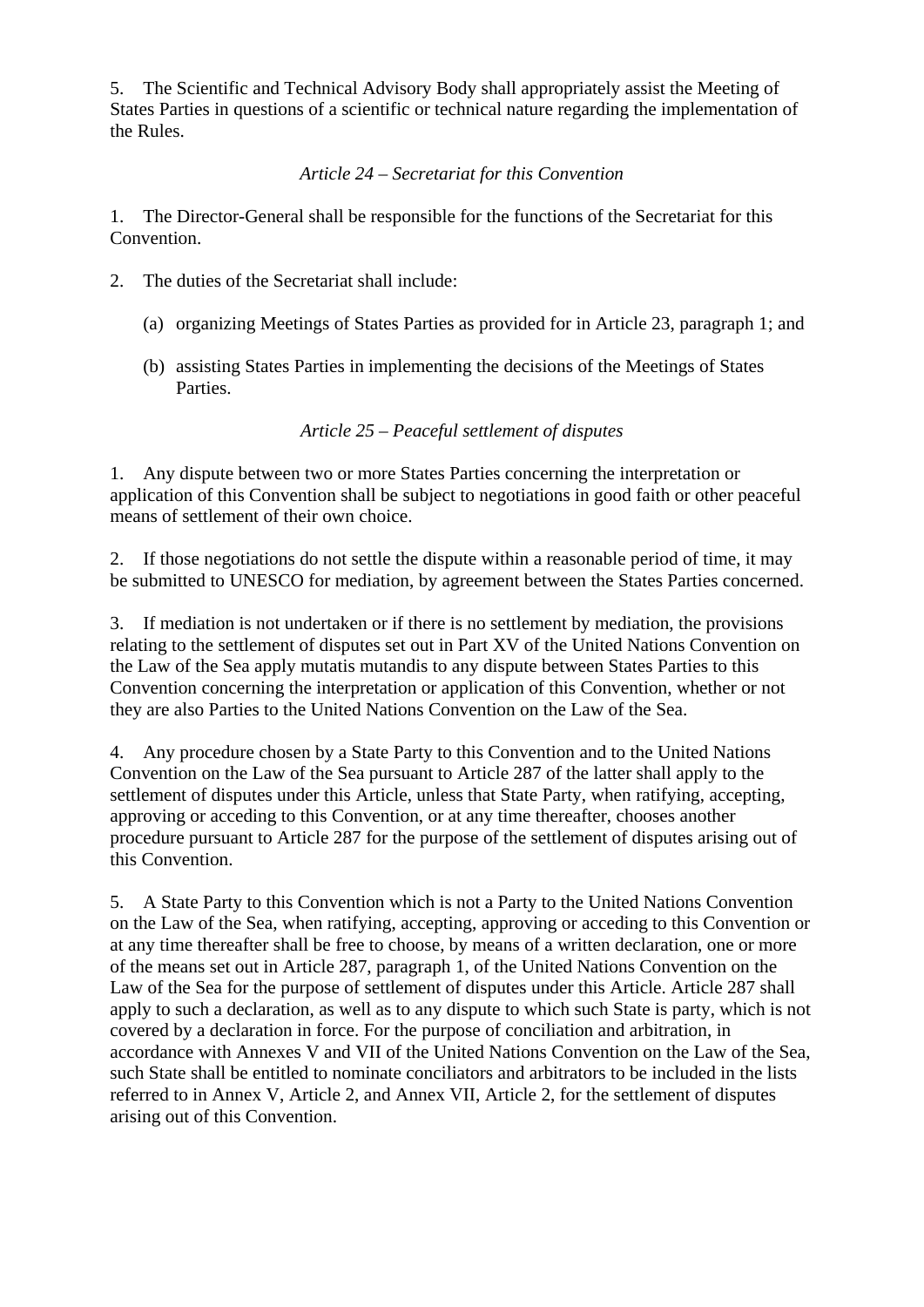1. This Convention shall be subject to ratification, acceptance or approval by Member States of UNESCO.

- 2. This Convention shall be subject to accession:
	- (a) by States that are not members of UNESCO but are members of the United Nations or of a specialized agency within the United Nations system or of the International Atomic Energy Agency, as well as by States Parties to the Statute of the International Court of Justice and any other State invited to accede to this Convention by the General Conference of UNESCO;
	- (b) by territories which enjoy full internal self-government, recognized as such by the United Nations, but have not attained full independence in accordance with General Assembly resolution 1514 (XV) and which have competence over the matters governed by this Convention, including the competence to enter into treaties in respect of those matters.

3. The instruments of ratification, acceptance, approval or accession shall be deposited with the Director-General.

#### *Article 27 – Entry into force*

This Convention shall enter into force three months after the date of the deposit of the twentieth instrument referred to in Article 26, but solely with respect to the twenty States or territories that have so deposited their instruments. It shall enter into force for each other State or territory three months after the date on which that State or territory has deposited its instrument.

*Article 28 – Declaration as to inland waters* 

When ratifying, accepting, approving or acceding to this Convention or at any time thereafter, any State or territory may declare that the Rules shall apply to inland waters not of a maritime character.

*Article 29 – Limitations to geographical scope* 

At the time of ratifying, accepting, approving or acceding to this Convention, a State or territory may make a declaration to the depositary that this Convention shall not be applicable to specific parts of its territory, internal waters, archipelagic waters or territorial sea, and shall identify therein the reasons for such declaration. Such State shall, to the extent practicable and as quickly as possible, promote conditions under which this Convention will apply to the areas specified in its declaration, and to that end shall also withdraw its declaration in whole or in part as soon as that has been achieved.

### *Article 30 – Reservations*

With the exception of Article 29, no reservations may be made to this Convention.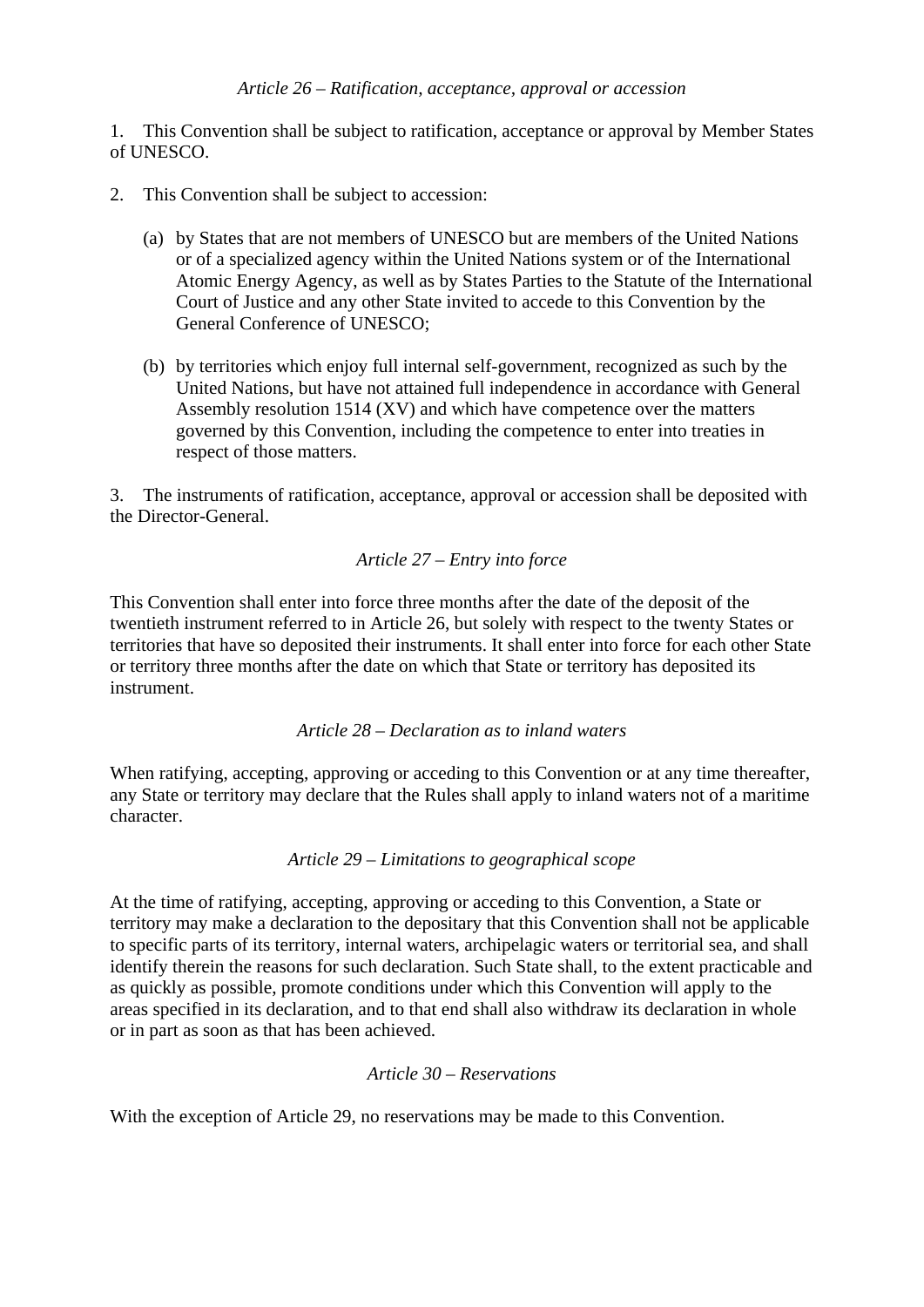#### *Article 31 – Amendments*

1. A State Party may, by written communication addressed to the Director-General, propose amendments to this Convention. The Director-General shall circulate such communication to all States Parties. If, within six months from the date of the circulation of the communication, not less than one half of the States Parties reply favourably to the request, the Director-General shall present such proposal to the next Meeting of States Parties for discussion and possible adoption.

2. Amendments shall be adopted by a two-thirds majority of States Parties present and voting.

3. Once adopted, amendments to this Convention shall be subject to ratification, acceptance, approval or accession by the States Parties.

4. Amendments shall enter into force, but solely with respect to the States Parties that have ratified, accepted, approved or acceded to them, three months after the deposit of the instruments referred to in paragraph 3 of this Article by two thirds of the States Parties. Thereafter, for each State or territory that ratifies, accepts, approves or accedes to it, the amendment shall enter into force three months after the date of deposit by that Party of its instrument of ratification, acceptance, approval or accession.

5. A State or territory which becomes a Party to this Convention after the entry into force of amendments in conformity with paragraph 4 of this Article shall, failing an expression of different intention by that State or territory, be considered:

- (a) as a Party to this Convention as so amended; and
- (b) as a Party to the unamended Convention in relation to any State Party not bound by the amendment.

#### *Article 32 – Denunciation*

1. A State Party may, by written notification addressed to the Director-General, denounce this Convention.

2. The denunciation shall take effect twelve months after the date of receipt of the notification, unless the notification specifies a later date.

3. The denunciation shall not in any way affect the duty of any State Party to fulfil any obligation embodied in this Convention to which it would be subject under international law independently of this Convention.

#### *Article 33 – The Rules*

The Rules annexed to this Convention form an integral part of it and, unless expressly provided otherwise, a reference to this Convention includes a reference to the Rules.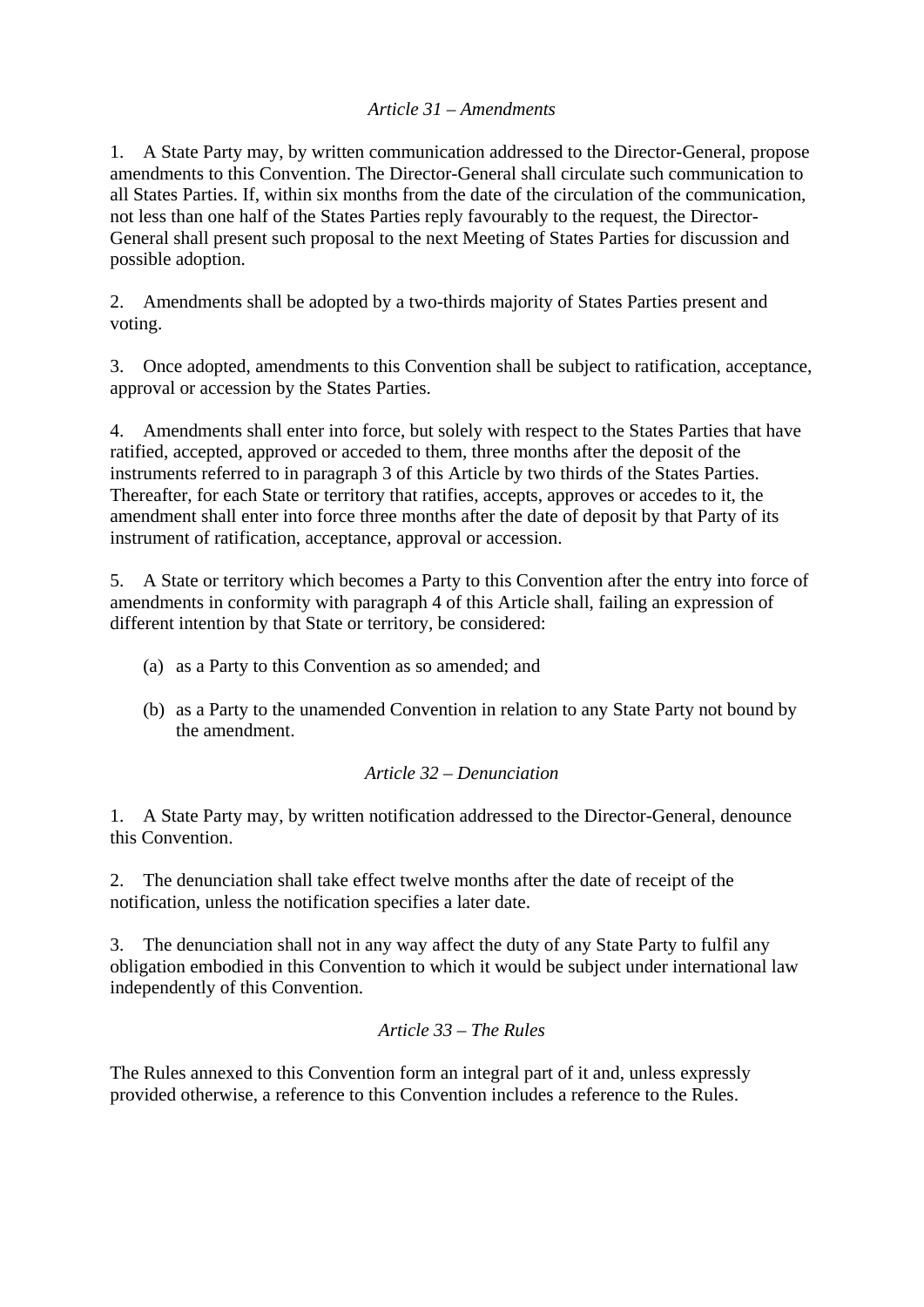In conformity with Article 102 of the Charter of the United Nations, this Convention shall be registered with the Secretariat of the United Nations at the request of the Director-General.

#### *Article 35 – Authoritative texts*

This Convention has been drawn up in Arabic, Chinese, English, French, Russian and Spanish, the six texts being equally authoritative.

*Annex: Rules concerning activities directed at underwater cultural heritage* 

# *I. General principles*

*Rule 1*. The protection of underwater cultural heritage through in situ preservation shall be considered as the first option. Accordingly, activities directed at underwater cultural heritage shall be authorized in a manner consistent with the protection of that heritage, and subject to that requirement may be authorized for the purpose of making a significant contribution to protection or knowledge or enhancement of underwater cultural heritage.

*Rule 2*. The commercial exploitation of underwater cultural heritage for trade or speculation or its irretrievable dispersal is fundamentally incompatible with the protection and proper management of underwater cultural heritage. Underwater cultural heritage shall not be traded, sold, bought or bartered as commercial goods.

This Rule cannot be interpreted as preventing:

- (a) the provision of professional archaeological services or necessary services incidental thereto whose nature and purpose are in full conformity with this Convention and are subject to the authorization of the competent authorities;
- (b) the deposition of underwater cultural heritage, recovered in the course of a research project in conformity with this Convention, provided such deposition does not prejudice the scientific or cultural interest or integrity of the recovered material or result in its irretrievable dispersal; is in accordance with the provisions of Rules 33 and 34; and is subject to the authorization of the competent authorities.

*Rule 3*. Activities directed at underwater cultural heritage shall not adversely affect the underwater cultural heritage more than is necessary for the objectives of the project.

*Rule 4*. Activities directed at underwater cultural heritage must use nondestructive techniques and survey methods in preference to recovery of objects. If excavation or recovery is necessary for the purpose of scientific studies or for the ultimate protection of the underwater cultural heritage, the methods and techniques used must be as non-destructive as possible and contribute to the preservation of the remains.

*Rule 5.* Activities directed at underwater cultural heritage shall avoid the unnecessary disturbance of human remains or venerated sites.

*Rule 6.* Activities directed at underwater cultural heritage shall be strictly regulated to ensure proper recording of cultural, historical and archaeological information.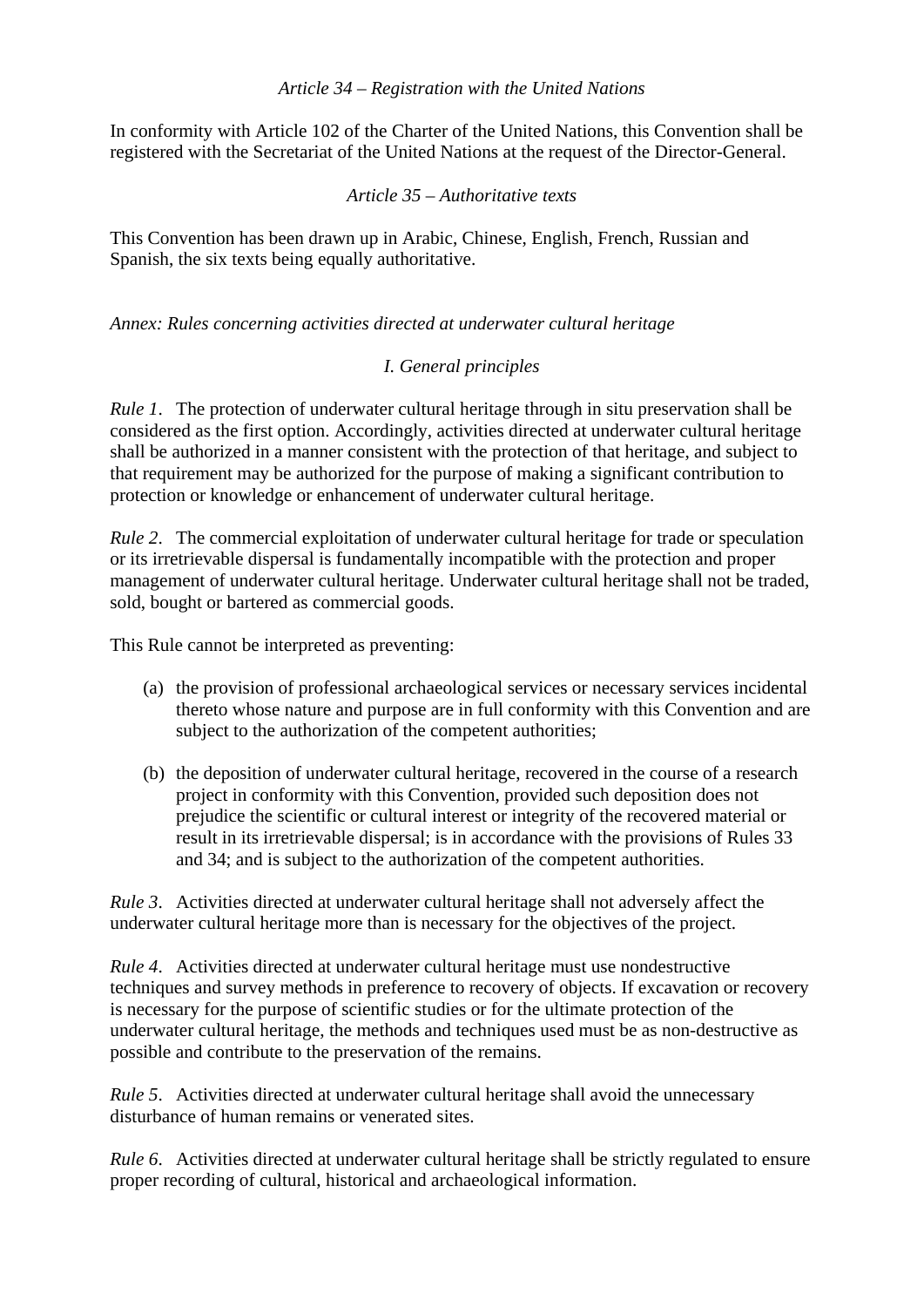*Rule 7.* Public access to in situ underwater cultural heritage shall be promoted, except where such access is incompatible with protection and management.

*Rule 8*. International cooperation in the conduct of activities directed at underwater cultural heritage shall be encouraged in order to further the effective exchange or use of archaeologists and other relevant professionals.

#### *II. Project design*

*Rule 9*. Prior to any activity directed at underwater cultural heritage, a project design for the activity shall be developed and submitted to the competent authorities for authorization and appropriate peer review.

*Rule 10*. The project design shall include:

- (a) an evaluation of previous or preliminary studies;
- (b) the project statement and objectives;
- (c) the methodology to be used and the techniques to be employed;
- (d) the anticipated funding;
- (e) an expected timetable for completion of the project;
- (f) the composition of the team and the qualifications, responsibilities and experience of each team member;
- (g) plans for post-fieldwork analysis and other activities;
- (h) a conservation programme for artefacts and the site in close cooperation with the competent authorities;
- (i) a site management and maintenance policy for the whole duration of the project;
- (j) a documentation programme;
- (k) a safety policy;
- (l) an environmental policy;
- (m) arrangements for collaboration with museums and other institutions, in particular scientific institutions;
- (n) report preparation;
- (o) deposition of archives, including underwater cultural heritage removed; and
- (p) a programme for publication.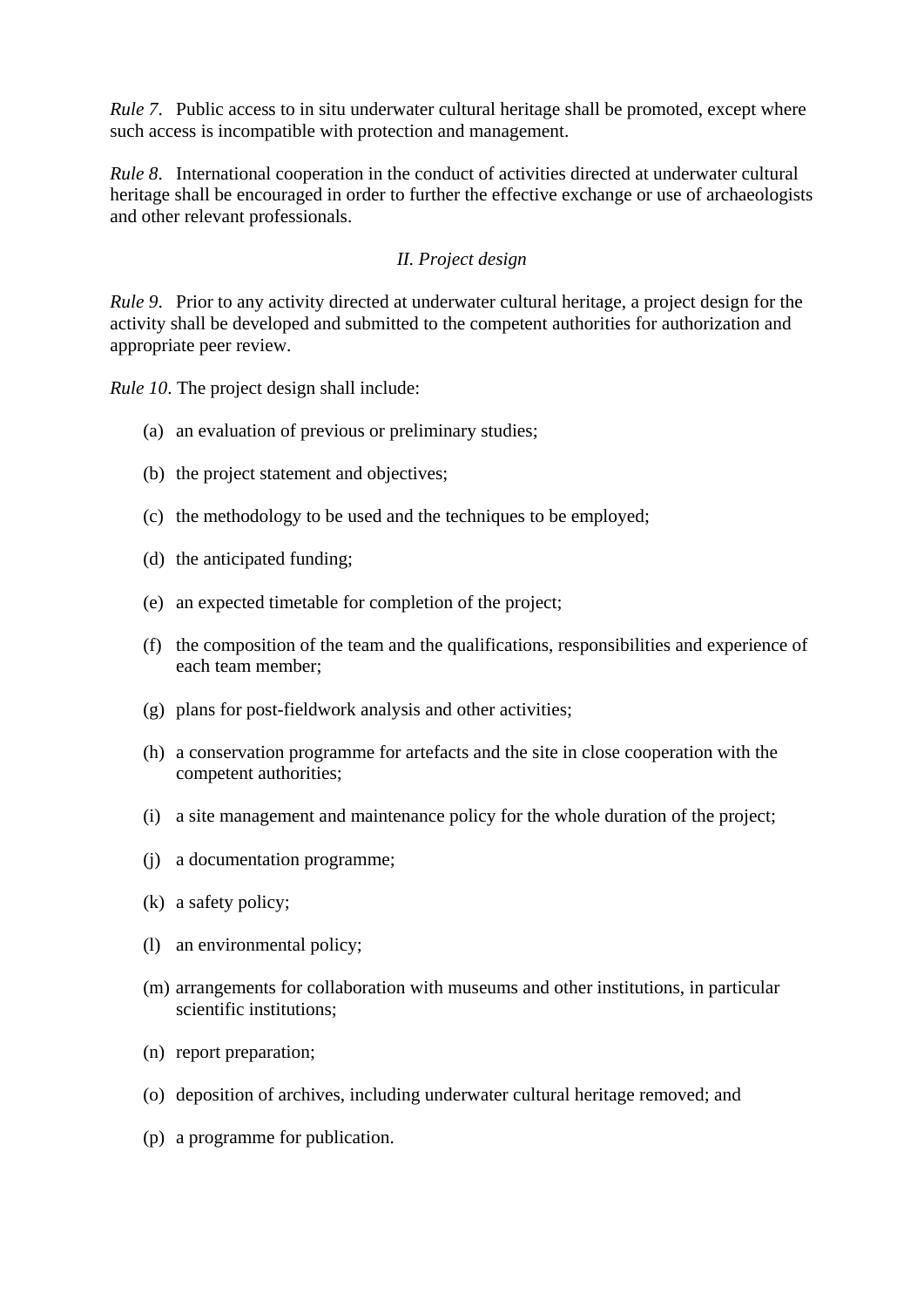*Rule 11*. Activities directed at underwater cultural heritage shall be carried out in accordance with the project design approved by the competent authorities.

*Rule 12*. Where unexpected discoveries are made or circumstances change, the project design shall be reviewed and amended with the approval of the competent authorities.

*Rule 13*. In cases of urgency or chance discoveries, activities directed at the underwater cultural heritage, including conservation measures or activities for a period of short duration, in particular site stabilization, may be authorized in the absence of a project design in order to protect the underwater cultural heritage.

### *III. Preliminary work*

*Rule 14*. The preliminary work referred to in Rule 10 (a) shall include an assessment that evaluates the significance and vulnerability of the underwater cultural heritage and the surrounding natural environment to damage by the proposed project, and the potential to obtain data that would meet the project objectives.

*Rule 15*. The assessment shall also include background studies of available historical and archaeological evidence, the archaeological and environmental characteristics of the site, and the consequences of any potential intrusion for the long-term stability of the underwater cultural heritage affected by the activities.

# *IV. Project objective, methodology and techniques*

*Rule 16.* The methodology shall comply with the project objectives, and the techniques employed shall be as non-intrusive as possible.

### *V. Funding*

*Rule 17*. Except in cases of emergency to protect underwater cultural heritage, an adequate funding base shall be assured in advance of any activity, sufficient to complete all stages of the project design, including conservation, documentation and curation of recovered artefacts, and report preparation and dissemination.

*Rule 18*. The project design shall demonstrate an ability, such as by securing a bond, to fund the project through to completion.

*Rule 19*. The project design shall include a contingency plan that will ensure conservation of underwater cultural heritage and supporting documentation in the event of any interruption of anticipated funding.

### *VI. Project duration – timetable*

*Rule 20*. An adequate timetable shall be developed to assure in advance of any activity directed at underwater cultural heritage the completion of all stages of the project design, including conservation, documentation and curation of recovered underwater cultural heritage, as well as report preparation and dissemination.

*Rule 21*. The project design shall include a contingency plan that will ensure conservation of underwater cultural heritage and supporting documentation in the event of any interruption or termination of the project.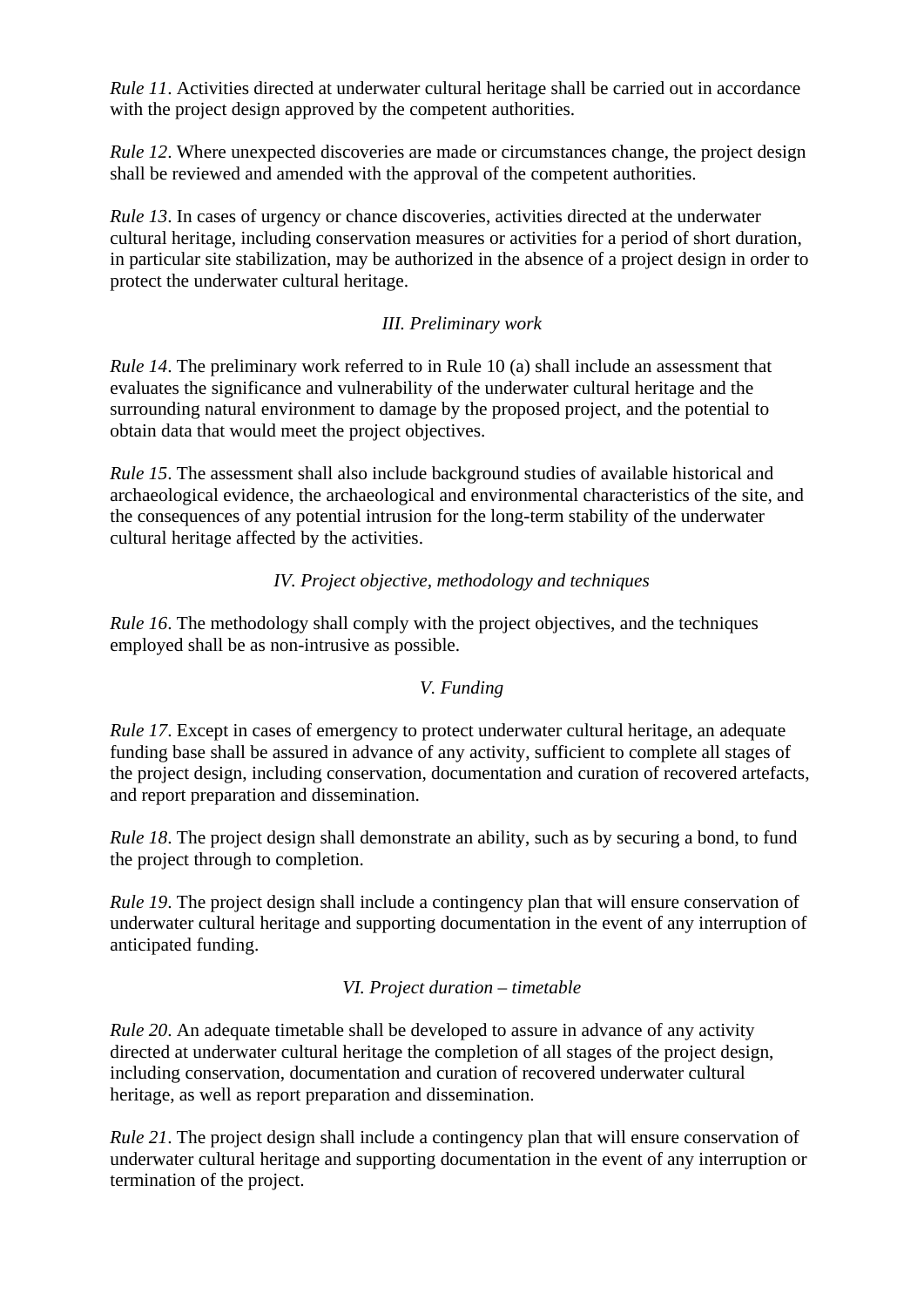## *VII. Competence and qualifications*

*Rule 22*. Activities directed at underwater cultural heritage shall only be undertaken under the direction and control of, and in the regular presence of, a qualified underwater archaeologist with scientific competence appropriate to the project.

*Rule 23*. All persons on the project team shall be qualified and have demonstrated competence appropriate to their roles in the project.

### *VIII. Conservation and site management*

*Rule 24*. The conservation programme shall provide for the treatment of the archaeological remains during the activities directed at underwater cultural heritage, during transit and in the long term. Conservation shall be carried out in accordance with current professional standards.

*Rule 25*. The site management programme shall provide for the protection and management in situ of underwater cultural heritage, in the course of and upon termination of fieldwork. The programme shall include public information, reasonable provision for site stabilization, monitoring, and protection against interference.

### *IX. Documentation*

*Rule 26*. The documentation programme shall set out thorough documentation including a progress report of activities directed at underwater cultural heritage, in accordance with current professional standards of archaeological documentation.

*Rule 27*. Documentation shall include, at a minimum, a comprehensive record of the site, including the provenance of underwater cultural heritage moved or removed in the course of the activities directed at underwater cultural heritage, field notes, plans, drawings, sections, and photographs or recording in other media.

### *X. Safety*

*Rule 28*. A safety policy shall be prepared that is adequate to ensure the safety and health of the project team and third parties and that is in conformity with any applicable statutory and professional requirements.

#### *XI. Environment*

*Rule 29*. An environmental policy shall be prepared that is adequate to ensure that the seabed and marine life are not unduly disturbed.

#### *XII. Reporting*

*Rule 30*. Interim and final reports shall be made available according to the timetable set out in the project design, and deposited in relevant public records.

*Rule 31*. Reports shall include:

(a) an account of the objectives;